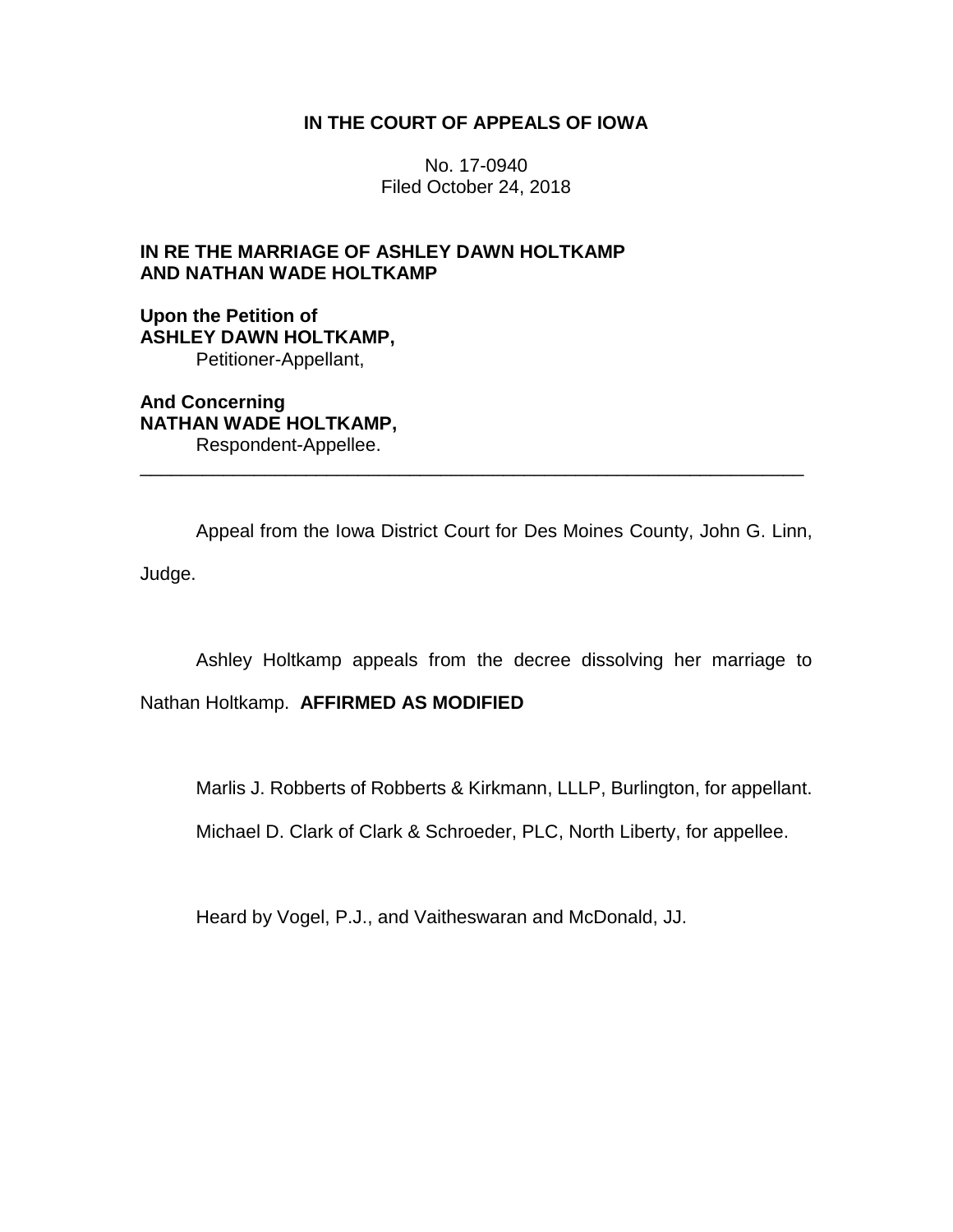## **VOGEL, Presiding Judge.**

 $\overline{a}$ 

Ashley Holtkamp appeals from the decree dissolving her marriage to Nathan Holtkamp. She argues the trial court erred in finding their prenuptial agreement enforceable and in establishing Nathan's visitation schedule with the parties' minor children. Because Ashley failed to prove the prenuptial agreement was executed involuntarily, was procedurally unconscionable, or lacked a financial disclosure, we agree with the district court that the prenuptial agreement is enforceable. Additionally, we modify the visitation schedule on Tuesday nights and weekends and otherwise agree the visitation schedule is in the best interests of the children. Therefore, we affirm the decree as modified.

### **I. Background Facts and Proceedings**

Nathan and Ashley Holtkamp married on May 13, 2006. The marriage produced two children, born in September 2006 and December 2007.

Nathan was born in November 1968. He graduated from high school in 1987, and he began building his highly successful trailer repair business while still in high school. At the time of trial, he had owned and operated Holtkamp Trailer Repair as a sole proprietorship for approximately thirty years. According to his May 9, 2006, Personal Financial Statement, he had a total annual income of \$600,000 and Holtkamp Trailer Repair had a present net value of \$2,750,000. According to his tax returns, he reported gross receipts of \$574,969 in tax year 2006, which grew to  $$1,325,013$  in tax year 2015.<sup>1</sup> He has previously divorced

 $1$  The district court noted the difficulty in calculating Nathan's true disposable income, stating he only reported a net profit of \$3450 in tax year 2015 due to significant reductions from cost of goods, depreciation, and other expenses. He maintains a single checking account for his personal and business finances, despite advice from his tax preparer,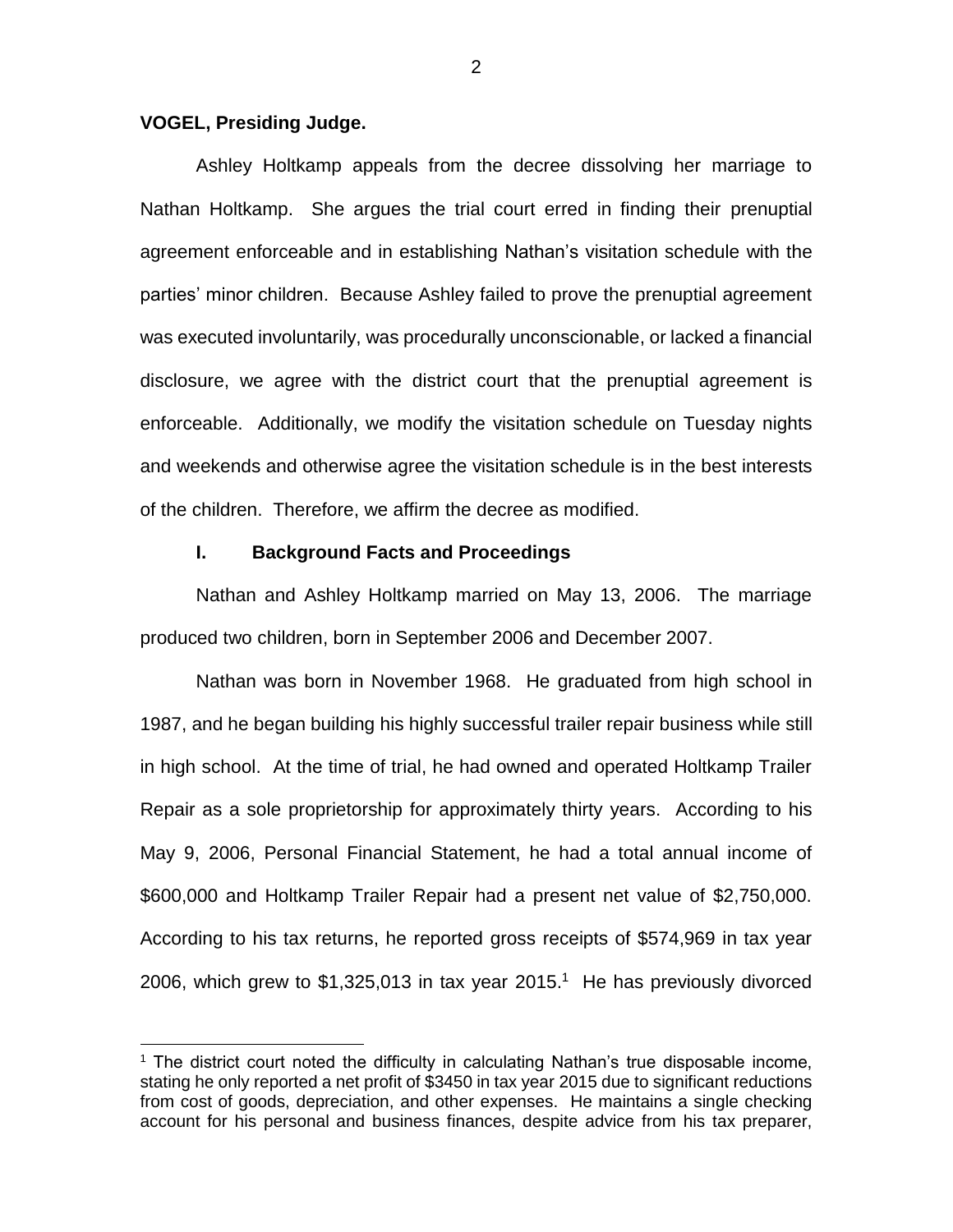twice after marriages of five years each, and he was previously engaged to two other women without marrying either.

Ashley was born in July 1981. She graduated from high school in 2000 and became a licensed cosmetologist in 2001. She worked as a cosmetologist and as a paraeducator in the local school before and after the marriage. The district court noted her income in 2016 was \$7437.

One of the issues on appeal is the enforceability of a prenuptial agreement, which both parties signed on May 11, 2006, two days before the wedding. Among its provisions, the agreement states both parties shall retain separate ownership of the property and liabilities they separately acquired both before and during the marriage. The agreement also states that, in the event of dissolution, each party shall have no interest in the other's separate property. The separately-owned property acquired prior to marriage specifically includes the personal property listed in Nathan's attachment titled "Personal Financial Statement." Additionally, the agreement states each party "has received full and complete answers to all questions the other has asked about the other's income and assets," and "each has carefully considered their right to be represented by separate attorneys."

The parties offered differing testimony about the events preceding the signing of the prenuptial agreement. According to Ashley's testimony, she met Nathan around May 2005, they began dating in August 2005, and a couple months

 $\overline{a}$ 

3

which creates challenges in sorting personal and business expenses. Suspecting improper deductions and unreported income, Ashley believed his true annual income was close to \$200,000. The district court estimated his true annual earning capacity was \$80,000 to \$140,000, and it imputed an annual earning capacity of \$100,000 for calculating his child support obligation.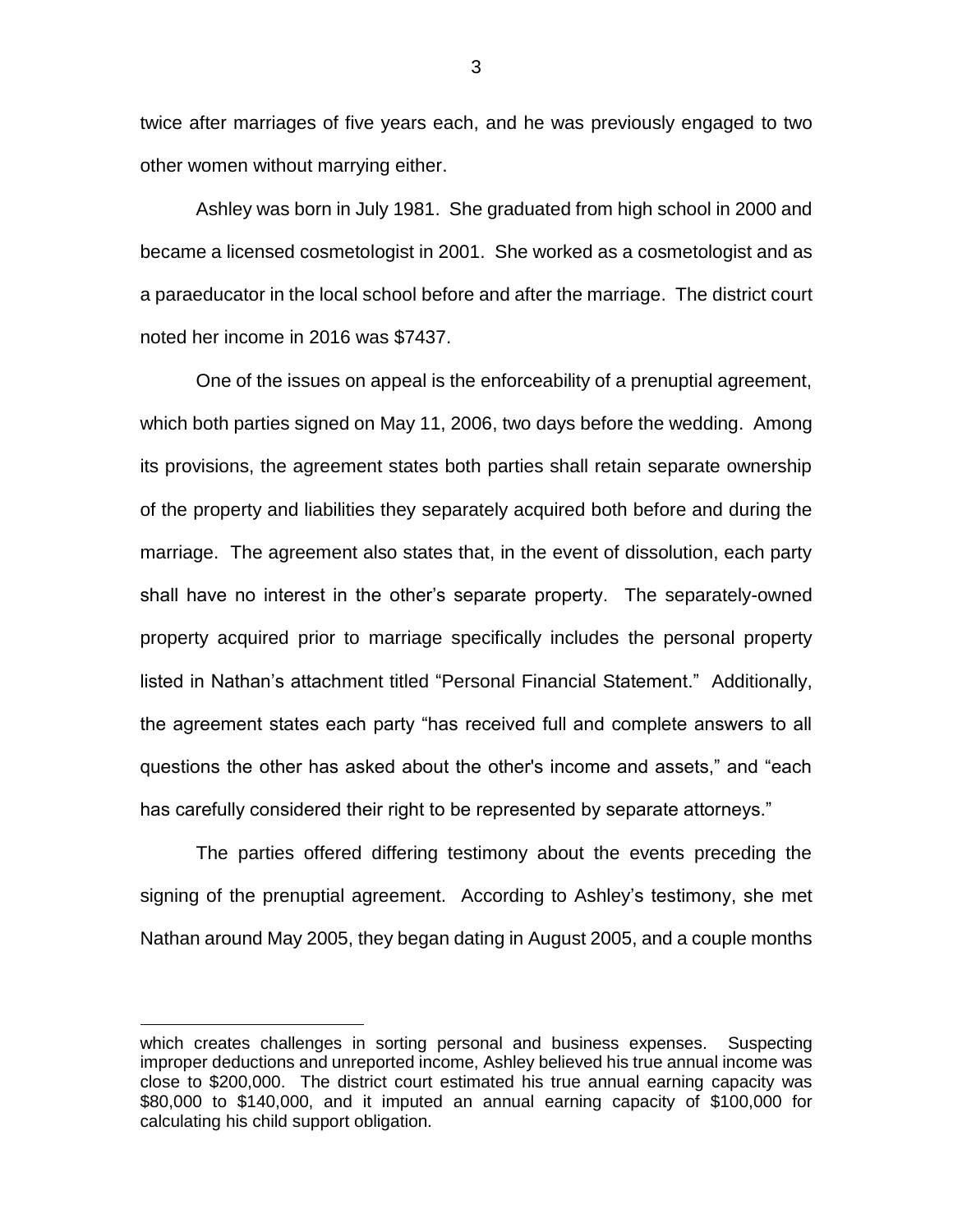later she moved from her parents' home into Nathan's home. They became a serious couple in November 2005 when he gave her a ring, and they had set their wedding date by Christmas 2005. She learned she was pregnant with their first child in mid-January 2006. Also in January 2006, she began planning for their "very small wedding" with about fifty guests at their home. She first learned he wanted her to sign a prenuptial agreement on the morning of May 11. However, she claimed Nathan simply told her she "needed to sign something because he was going to get sued and" the document would protect them. Later that afternoon, she met him at the office of attorney Bryan Schulte, who had drafted the agreement for Nathan. She was inside the office for about fifteen minutes, during which time she met with Nathan and Schulte, they read through the agreement, and she signed it. She claimed no one told her she should consult another lawyer before signing; she did not know what a prenuptial agreement was, she did not understand the importance of the document, and she never received a copy of the document until these divorce proceedings.

Nathan presented a very different account of the events leading up the signing of the prenuptial agreement. He testified he bought Ashley's engagement ring in early November 2005; however, she did not begin wearing the ring until Christmas 2005. They became engaged around Christmas 2005, but they did not discuss marriage at the time. To him, "engaged" means "[t]hat possibly you would get married, that you're a couple." They only began discussing marriage after they learned she was pregnant in January 2006. Ashley and her parents then began pressuring him to marry her before she gave birth to their child. In late March or early April 2006, he told her he would marry her but only if she signed a prenuptial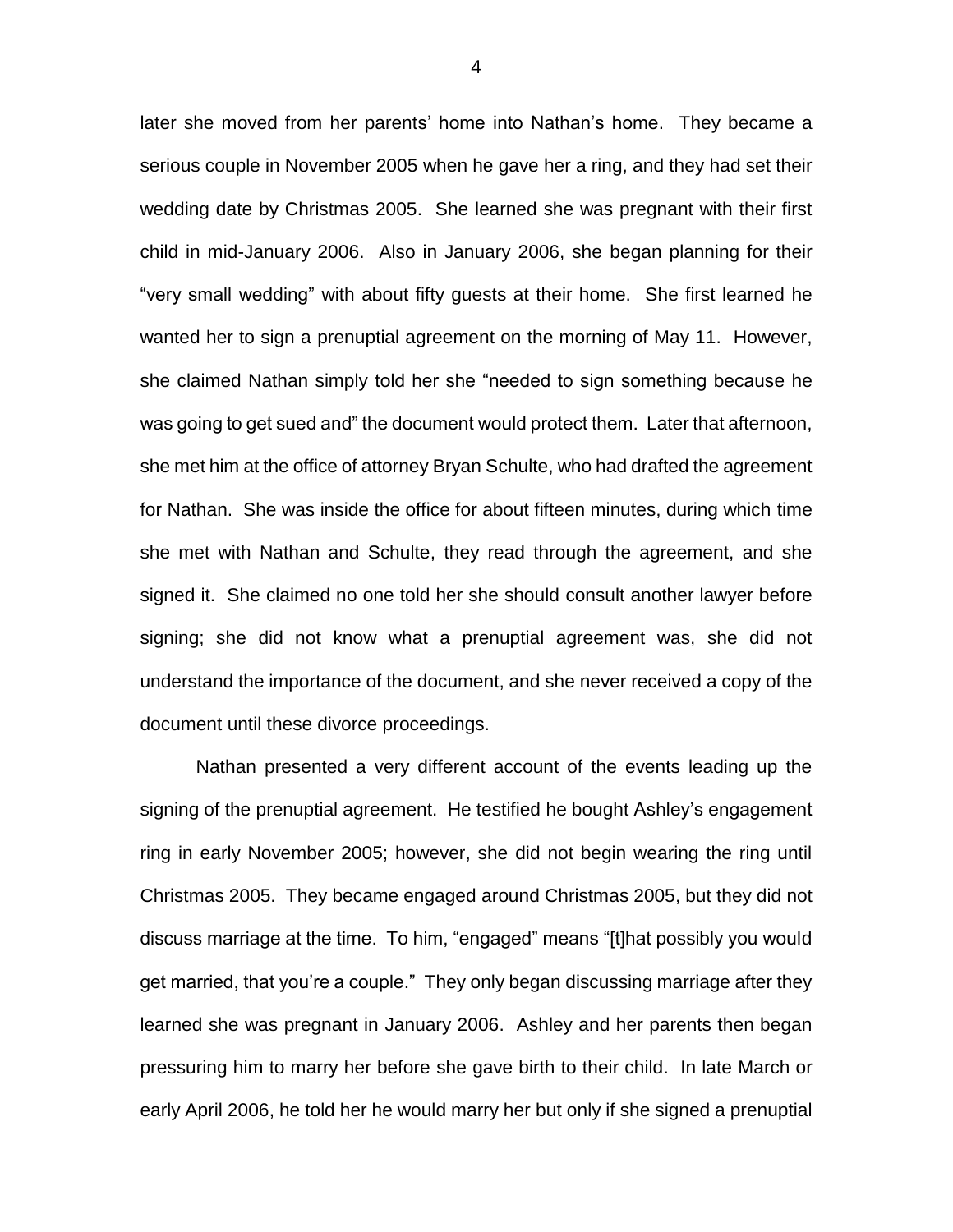agreement. He denied telling her the agreement was meant to protect them from a lawsuit. From his standpoint, Ashley indicated she understood the agreement and told him "she didn't want anything of mine, business and/or anything like that, that she wasn't that type of person; she knew she was coming into the marriage with nothing." He recalled Schulte gave her a chance to read the agreement, offered to let her take it to another attorney, and offered to give her a copy. She declined the offers of consulting another attorney or receiving a copy, and "she scanned through some of it" and signed it.

Fast forward to September 15, 2015, when Ashley filed the petition for dissolution of marriage. The prenuptial agreement made its appearance during the discovery phase of these proceedings and became a primary issue during trial and now on appeal. Trial was held on January 10, 11, and 12, 2017. On April 12, the court issued the decree of dissolution, which decided the prenuptial agreement was enforceable, granted physical care of the children to Ashley, and entered a schedule for the children to visit Nathan overnight on Tuesdays and alternating weeks in the summer. Both parties then filed motions asking the court to reconsider or enlarge its decree, which the court subsequently denied on May 16. Ashley now appeals, arguing the court erred in finding the premarital agreement enforceable and in establishing the visitation schedule.

#### **II. Standard of Review**

We review dissolution proceedings de novo. *In re Marriage of Shanks*, 758 N.W.2d 506, 510 (Iowa 2008). Our de novo review extends to "issues concerning the validity and construction of premarital agreements." *Id.* at 511. "We give

5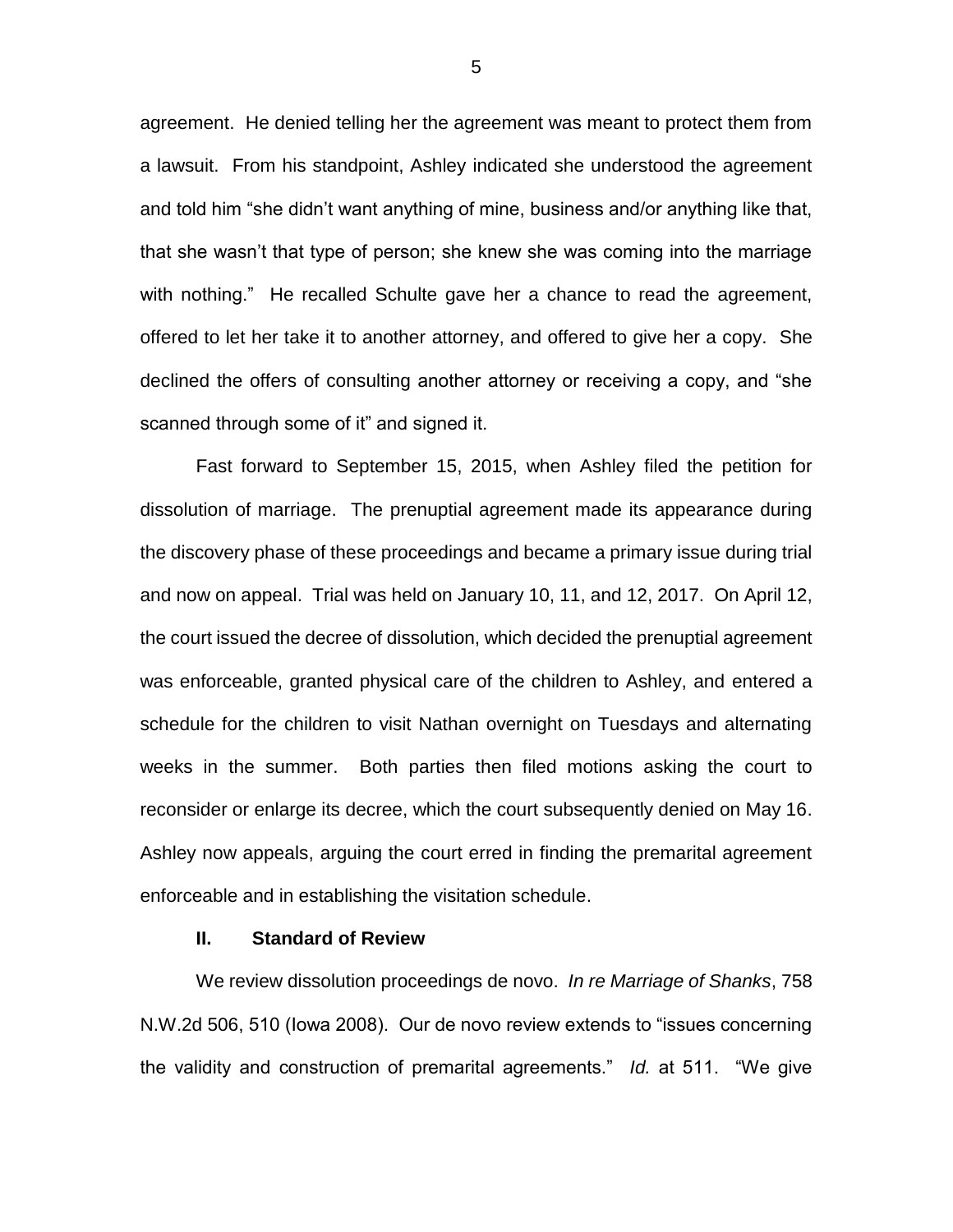weight to fact findings of the district court, particularly as to witness credibility, but are not bound by them." *Id*.

# **III. Prenuptial Agreement**

Iowa Code chapter 596 (2015) applies to prenuptial agreements executed on or after January 1, 1992. *Id*. In addition to the statute, we generally apply contract law in evaluating prenuptial agreements. *See id.* at 511–19. A prenuptial agreement is not unenforceable merely because it is "a bad fiscal bargain for one party." *In re Marriage of Spiegel*, 553 N.W.2d 309, 316 (Iowa 1996) ("[W]e will not so grossly interfere with the parties' freedom to contract."), *superseded by statute on other grounds as recognized by Shanks*, 758 N.W.2d at 512*.* A premarital agreement is unenforceable if a person involved proves any of the following:

a. The person did not execute the agreement voluntarily.

b. The agreement was unconscionable when it was executed.

c. Before the execution of the agreement the person was not provided a fair and reasonable disclosure of the property or financial obligations of the other spouse; and the person did not have, or reasonably could not have had, an adequate knowledge of the property or financial obligations of the other spouse.

Iowa Code § 596.8(1). Ashley argues the prenuptial agreement is unenforceable under all three paragraphs.

# **A. Voluntariness**

A premarital agreement is unenforceable as involuntarily executed if one party proves duress or undue influence. *Shanks*, 758 N.W.2d at 512–13. Duress occurs if "(1) one party issues a wrongful or unlawful threat and (2) the other party had no reasonable alternative to entering the contract." *Id*.Ashley does not point to a specific threat Nathan made, and his statement that he would not marry her without a prenuptial agreement is not a wrongful or unlawful threat. *See id*. In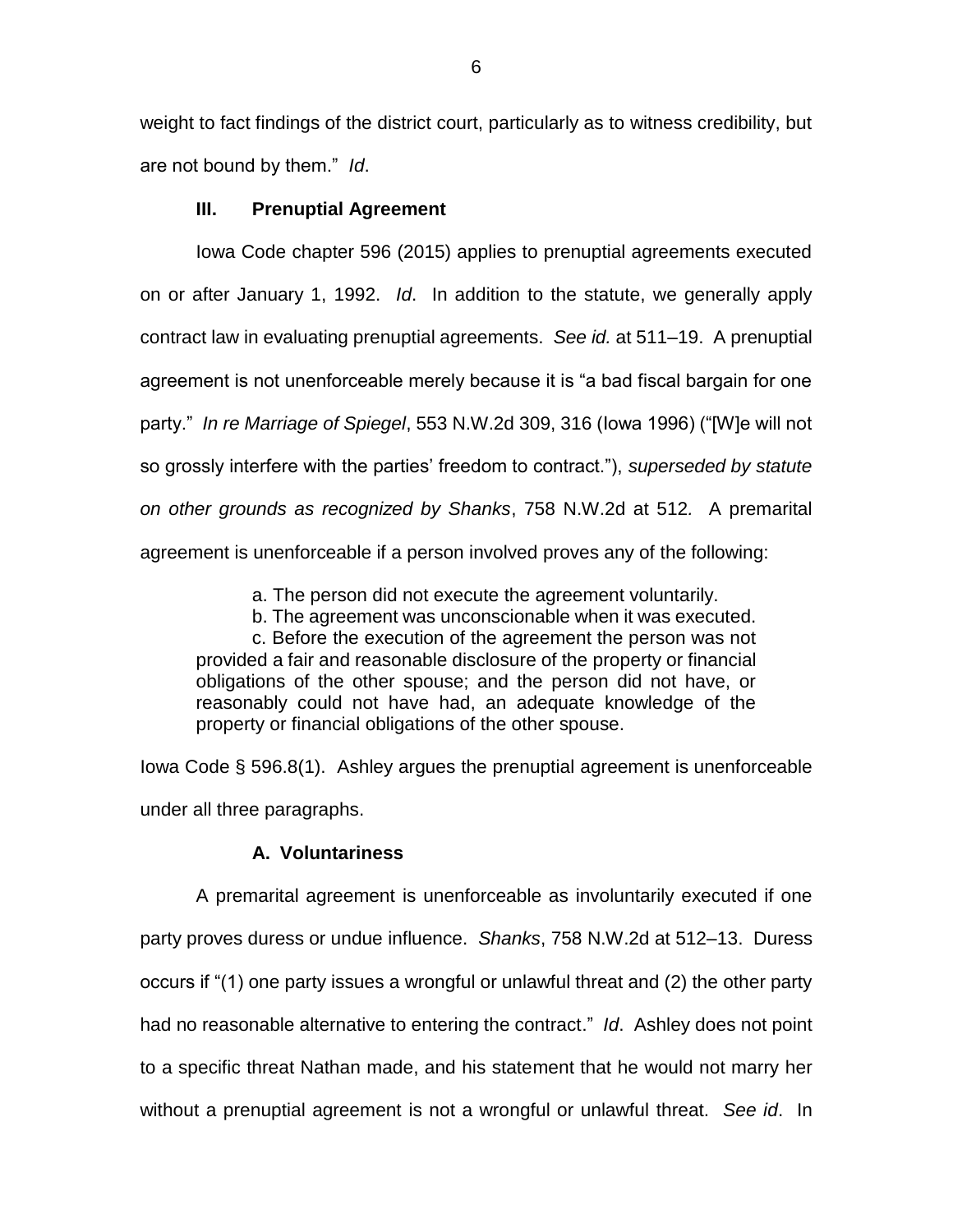addition, Ashley had the option of cancelling the wedding. While she testified she had been planning for their May wedding since January, she also acknowledged it was a "very small wedding" in their home, and cancellation is generally a reasonable alternative to signing a prenuptial agreement. *See id.*; *see also Spiegel*, 553 N.W.2d at 318 ("[W]e do not think social embarrassment from the cancellation of wedding plans, even on the eve of the wedding, renders that choice unreasonable.")*.* Therefore, Ashley has not shown duress.

Undue influence is influence that deprives one person of his or her freedom of choice and substitutes the will of another in its place. Mere importunity that does not go to the extent of controlling the will of the grantor does not establish undue influence. Freedom from undue influence is presumed.

*Shanks*, 758 N.W.2d at 513 (internal quotation and quotation marks omitted). Ashley points to the lateness of the agreement, her being five-months pregnant, the lack of explanation provided to her, and problems with the financial disclosures as proof of undue influence. None of these issues show Nathan controlled her will to the extent he unduly influenced her to sign the agreement. *See id.* ("The facts presented here simply do not demonstrate the improper or wrongful constraint, machination, or urgency of persuasion required for a finding of undue influence." (internal quotation and quotation marks omitted)). Therefore, Ashley has not shown she executed the prenuptial agreement involuntarily. *See* Iowa Code § 596.8(1)(a).

## **B. Unconscionability**

Unconscionability may be procedural or substantive. *Shanks*, 758 N.W.2d at 515. Ashley only claims the prenuptial agreement was procedurally unconscionable. "Procedural unconscionability generally involves employment of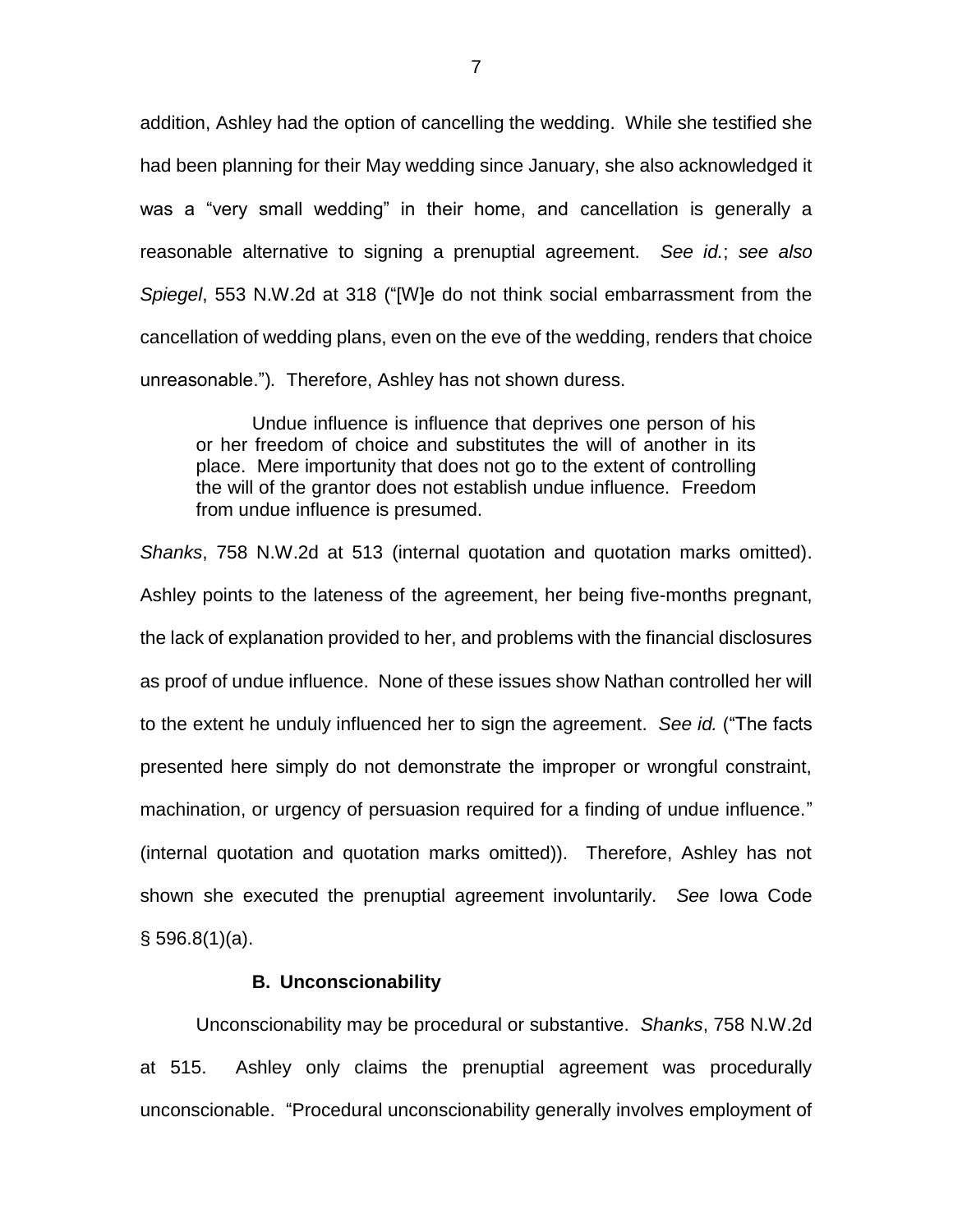'sharp practices[,] the use of fine print and convoluted language,' as well as 'a lack of understanding and an inequality of bargaining power.'" *Id.* (quoting *Rite Color Chem. Co. v. Velvet Textile Co.*, 411 S.E.2d 645, 648 (N.C. Ct. App. 1992)). "[T]he primary focus of the procedural unconscionability inquiry is the advantaged party's exploitation of the disadvantaged party's lack of understanding or unequal bargaining power." *Id.* at 517. Our supreme court has provided the following factors for identifying procedural unconscionability:

the disadvantaged party's opportunity to seek independent counsel, the relative sophistication of the parties in legal and financial matters, the temporal proximity between the introduction of the premarital agreement and the wedding date, the use of highly technical or confusing language or fine print, and the use of fraudulent or deceptive practices to procure the disadvantaged party's assent to the agreement.

*Id.* (citations omitted).

 $\overline{a}$ 

The district court found the factor weighing most heavily for unconscionability here is the temporal proximity of two days between introduction of the prenuptial agreement and the wedding.<sup>2</sup> See id. Even if we accept Nathan's testimony that he generally discussed an agreement with Ashley as much as six weeks before the wedding, she could not consider a specific agreement—or even know if he still demanded an agreement—until two days before the wedding.

Relatedly, the short temporal proximity also limited Ashley's opportunity to seek independent counsel. *See id*.Nathan first presented the prenuptial

 $2$  As was discussed during oral argument, Iowa Code section 596.8 does not provide a minimum amount of time for a prenuptial agreement to be presented before the wedding. While such a bright-line rule could negate temporal attacks as procedurally unconscionable, we believe the legislature is best equipped to decide whether and where to draw that line.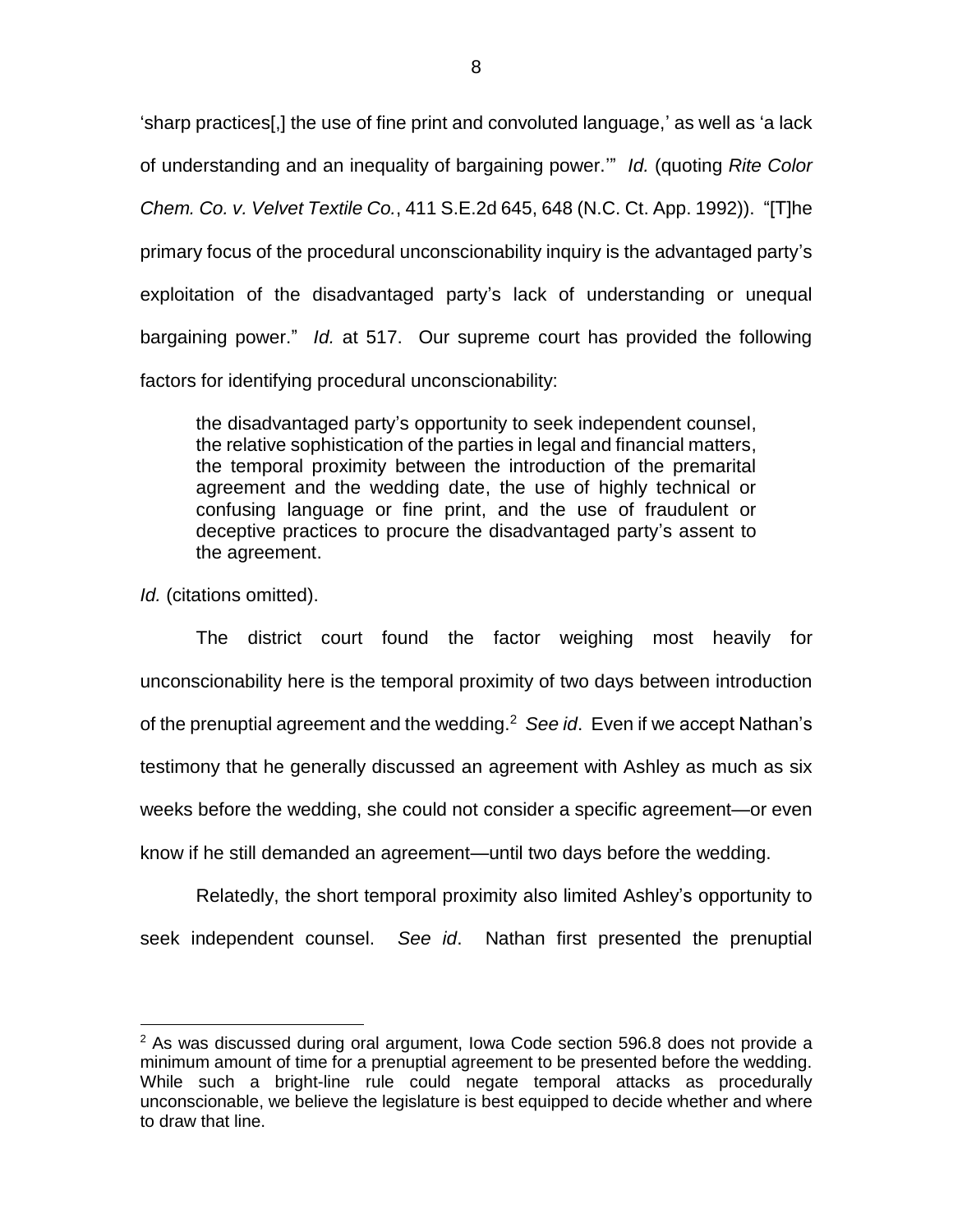agreement late in the afternoon of Thursday, May 11, 2006. As a result, Friday was essentially the only business day for her to locate and consult with independent counsel before the wedding on Saturday, May 13. However, she does not claim Nathan or anyone else discouraged her from seeking independent counsel; she merely claims no one discussed an independent counsel with her. Regardless of whether anyone verbally discussed an independent counsel with her, the prenuptial agreement she signed specifically mentions the parties' "right to be represented by separate attorneys," and she testified she had an opportunity to ask questions of Schulte. $3$ 

Nathan was undoubtedly more sophisticated in financial and legal matters than Ashley. *See id*. At the time of marriage, he was thirty-seven years old, he had operated his successful business for about twenty years prior to the marriage, and he had navigated marriage and divorce twice before in addition to two other engagements. By contrast, she was twenty-four years old with no sophistication in financial or legal matters. While she lacked his previous experience in these matters, she is a high school graduate who completed postsecondary vocational training, and she testified her health is good and her intelligence is at least average.

The prenuptial agreement is a legal document; as such, some level of legal training or guidance is likely needed to fully understand it. However, it is not an excessively technical or confusing legal document. *See id*. The agreement spans three pages plus a notary page and Nathan's attached Personal Financial

 $\overline{a}$ 

 $3$  Schulte testified via an evidentiary deposition that Ashley "was very comfortable with the proceedings, and she appeared to understand what was going on and what she was signing, and never requested time to contact a lawyer or be represented in any manner."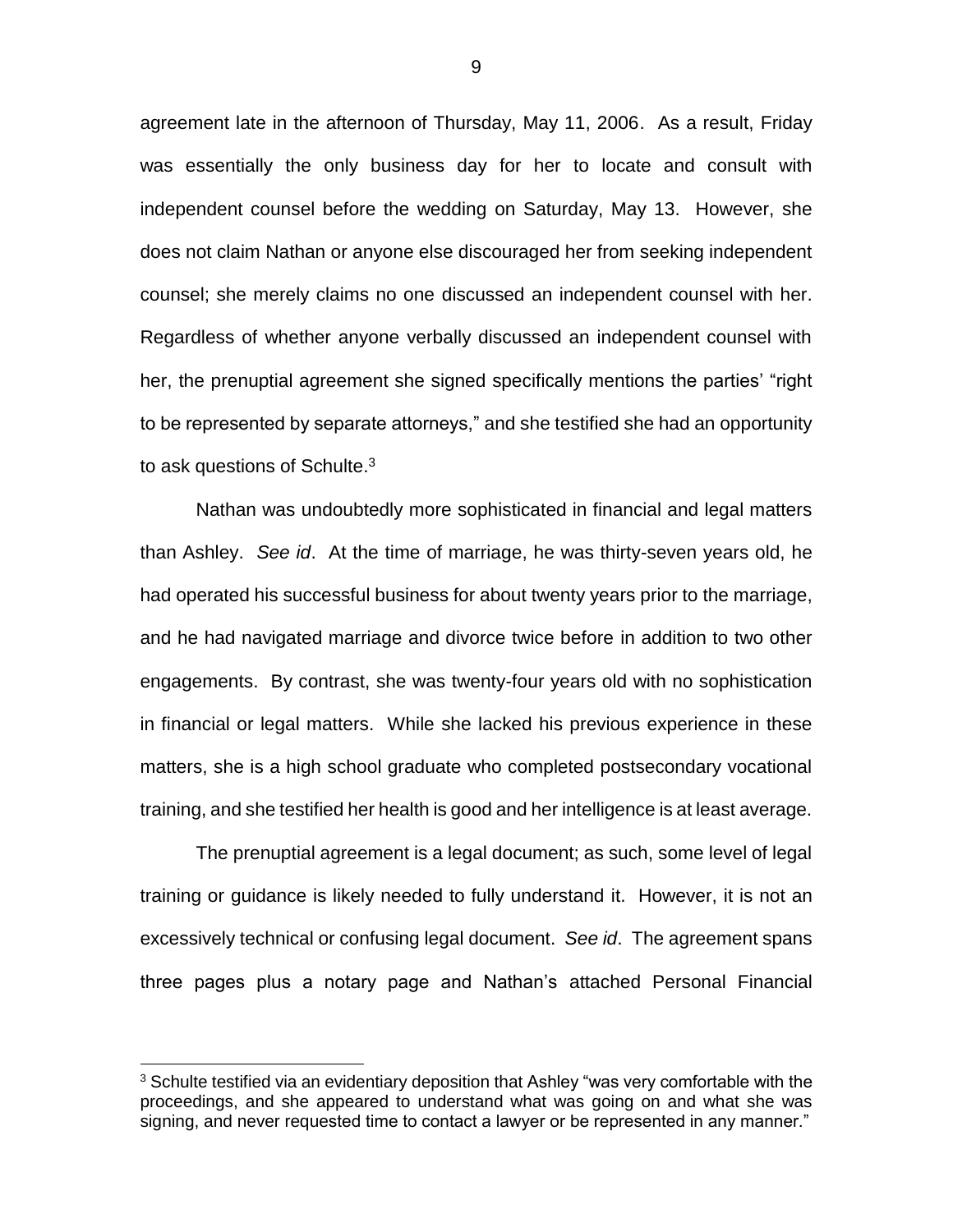Statement. The agreement contains nine provisions in ordinary typeface, each separately numbered with a bold summary title. The agreement announces its nature by being titled a "PRENUPTIAL AGREEMENT" in bold at the top of the first page. 4 While prenuptial agreements are legalistic, their general concept is not new or uncommon. *See*, *e.g.*, *Jacobs v. Jacobs*, 42 Iowa 600 (1876) (finding a prenuptial agreement enforceable).

Finally, Ashley testified Nathan deceived her about the nature of the prenuptial agreement. *See Shanks*, 758 N.W.2d at 517. This evidence is limited to her testimony that he told her the agreement would protect them from a lawsuit. Because the record contains no other evidence of deceit, we agree with the district court, Nathan did not intentionally misrepresent the agreement. Furthermore, any misunderstandings were mitigated by discussing and signing the agreement in the office of Schulte, who testified the signing was unremarkable and is professionally obligated to avoid engaging "in conduct involving dishonesty, fraud, deceit, or misrepresentation." Iowa R. Prof'l Conduct 32:8.4(c).

Taking the factors together, the two-day gap between introduction of the prenuptial agreement and the wedding is troubling. However, Ashley never testified the late introduction caused her to rush her decision to sign or created difficulty finding independent counsel to advise her. Instead, she argues she did not fully understand the agreement before signing. Despite her lack of

 $\overline{a}$ 

<sup>&</sup>lt;sup>4</sup> Ashley questioned whether the agreement was titled "PRENUPTIAL AGREEMENT" when she signed it. However, she also testified she did not read the agreement carefully. The first full page of the prenuptial agreement bears the appropriate title, and the rest of the document would make no sense with that page not included. We agree with the district court that the agreement contained the title "PRENUPTIAL AGREEMENT" at the time of signing.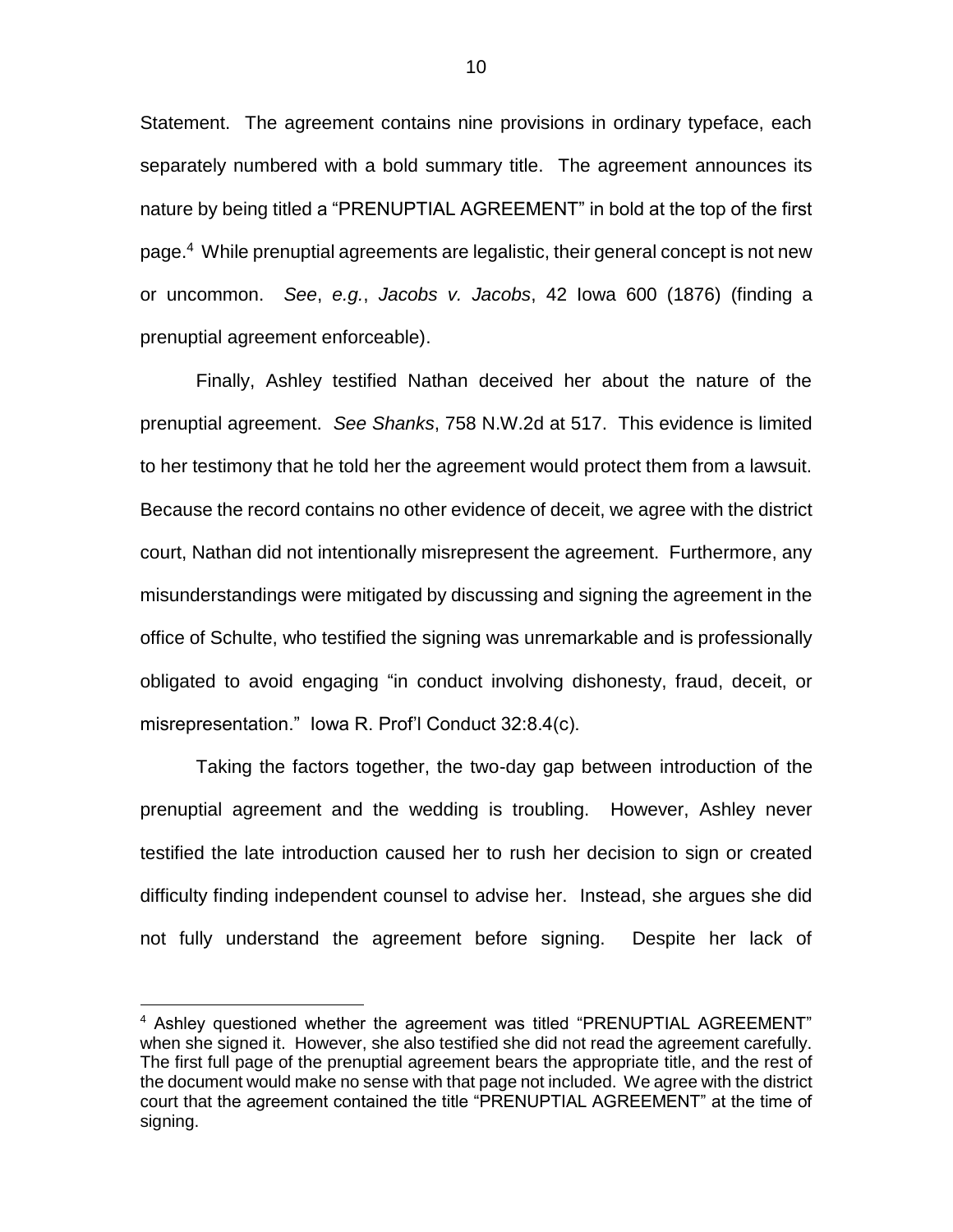sophistication in legal and financial matters, her own testimony shows her capable of generally understanding the effect of a prenuptial agreement, even if she did not fully understand all implications of this specific agreement. Nathan did not intentionally cause her to misunderstand the agreement, the plain appearance of the agreement revealed itself to be a prenuptial agreement, and she had opportunities to clarify her misunderstandings from Schulte or an independent counsel. Furthermore, she never testified that she would have acted differently even with additional time and perfect understanding prior to signing. Therefore, we find the prenuptial agreement was not procedurally unconscionable.

### **C. Financial Disclosure**

 $\overline{a}$ 

A prenuptial agreement is unenforceable if one "person was not provided a fair and reasonable disclosure of the property or financial obligations of the other spouse." Iowa Code § 596.8(1)(c). The record contains Nathan's "Personal Financial Statement" as an attachment to the agreement. This statement provides values for his personal property, including a specific valuation for Holtkamp Trailer Repair of \$2,750,000. Ashley complains the financial disclosure was not attached to the prenuptial agreement before signing. However, both Nathan and Schulte<sup>5</sup> asserted it was attached to the agreement, and the district court agreed. Moreover, the disclosure need only be "fair and reasonable." *Id.*; *see also Shanks*, 758 N.W.2d at 519 (stating the complaining spouse does not need complete "personal bank account and pension information" because section 596.8(1)(c) "does not impose such an exacting standard").

<sup>&</sup>lt;sup>5</sup> Schulte testified the financial statement "was provided to Ashley because I provided each of the parties a copy of the agreement with that financial statement attached."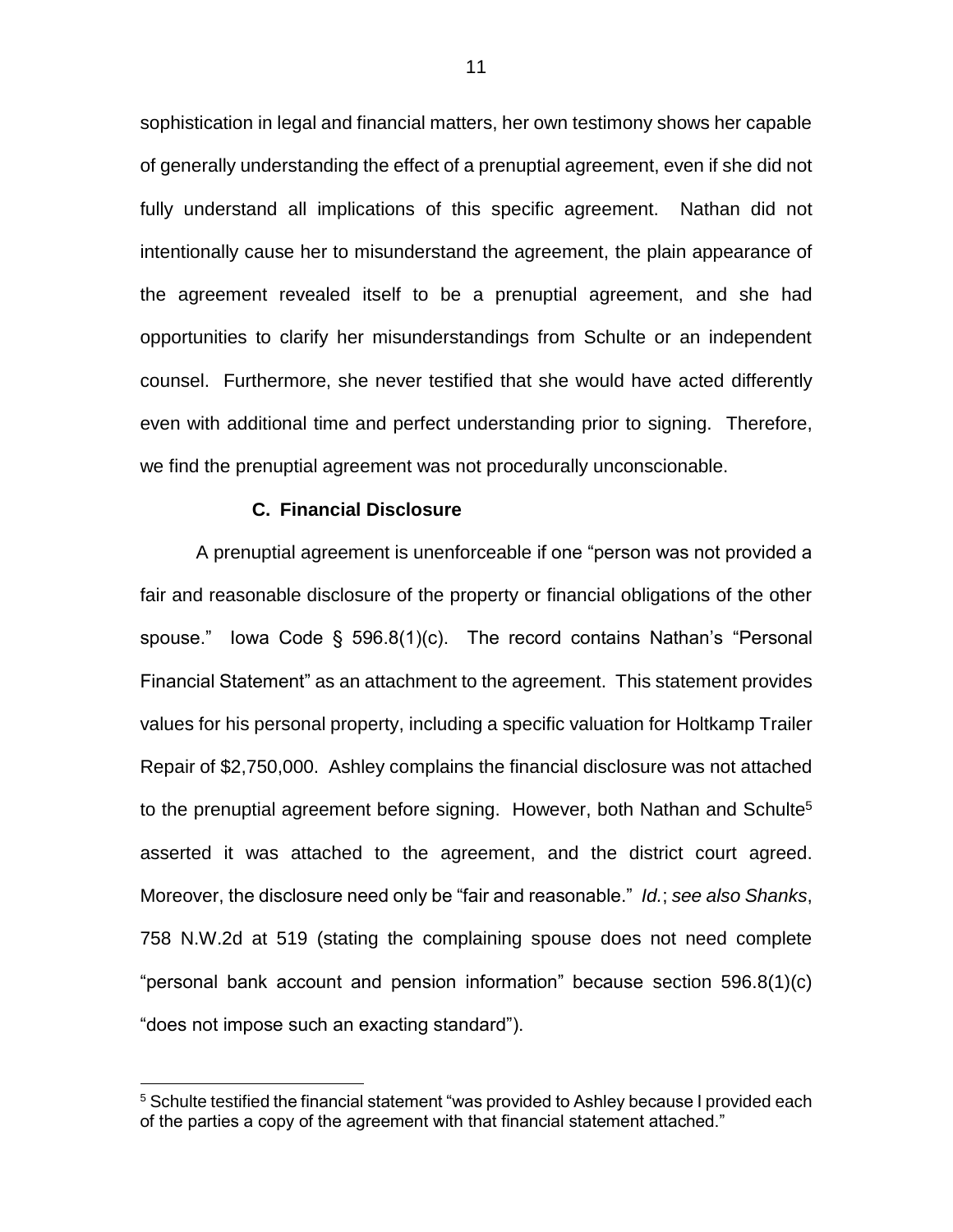Even if we assume for the moment Nathan's financial statement was not attached, the prenuptial agreement is only unenforceable if Ashley also did not have "an adequate knowledge of the property or financial obligations of" Nathan. Iowa Code § 596.8(1)(c). She testified she knew he was "a very wealthy man" prior to marriage. She also testified she knew he owned all of the assets listed on the Personal Financial Statement except his firearms and jewelry collections valued at \$125,000 total. While she claims she did not know the precise value of all of his assets, she had an adequate knowledge of his assets at the time of signing. Therefore, we agree with the district court Nathan made the proper financial disclosure prior to the prenuptial agreement both because Ashley was "provided a fair and reasonable disclosure" of his property and obligations and because she had "an adequate knowledge of" his property and obligations. *See id*.

### **D. Conclusion**

Ashley has not shown she executed the prenuptial agreement involuntarily, the agreement was procedurally unconscionable, or Nathan failed to provide a proper financial disclosure. *See id.* § 596.8(1). Therefore, the parties' prenuptial agreement is enforceable.

### **IV. Visitation**

Ashley also appeals the visitation schedule in the decree. On October 19, 2015, the district court entered a temporary order placing physical care with her and granting visitation with Nathan on Tuesdays from the end of school until 8:00 p.m. and alternating weekends from the end of school on Friday until 7:00 p.m. Sunday. In the April 12, 2017 decree, the court entered additional visitation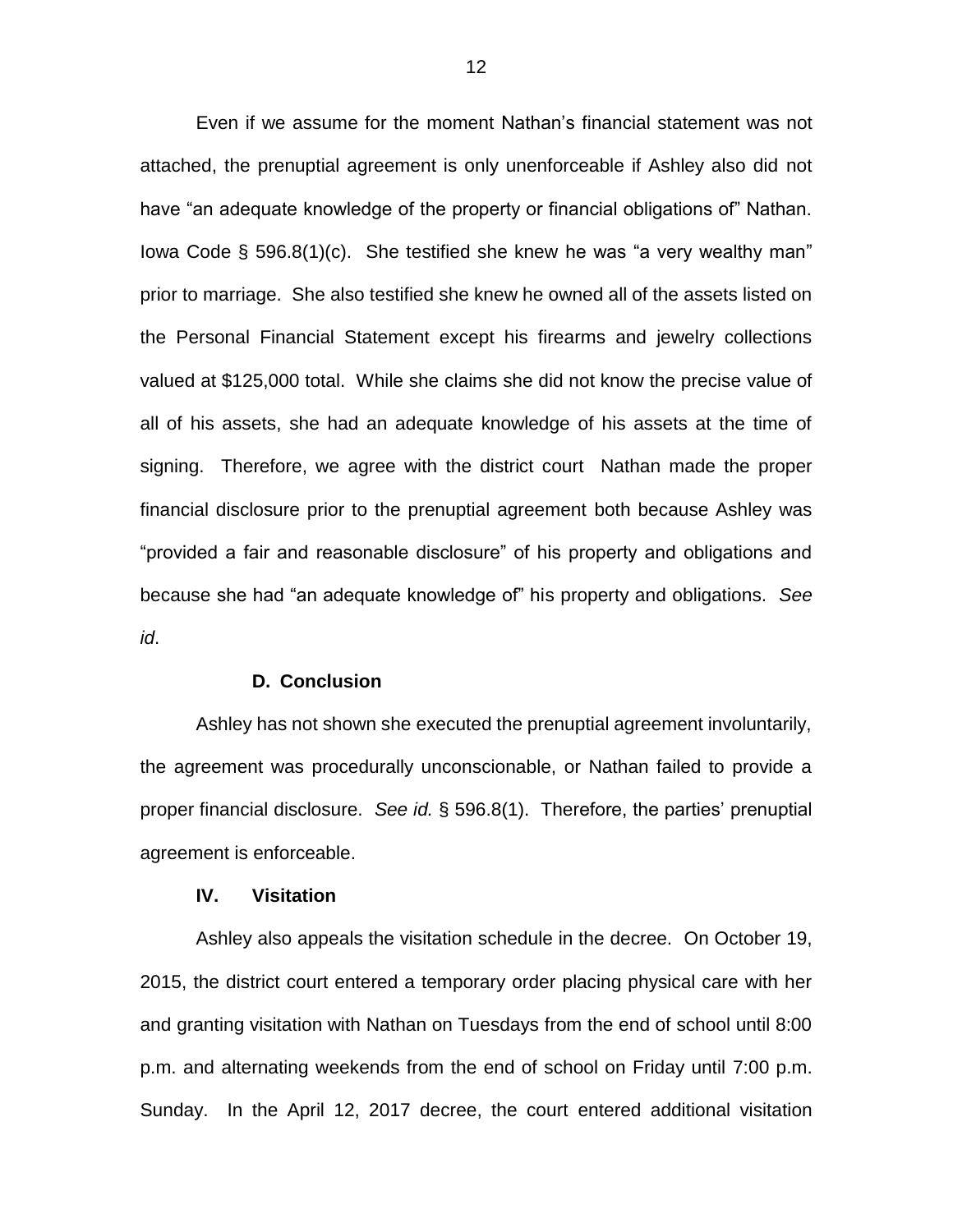provisions—including a summer visitation provision—and extended visitation with Nathan on Tuesdays until 8:00 a.m. the next morning and on alternating weekends until 8:00 a.m. Monday. In the May 16 ruling on post-trial motions, the court specifically denied Ashley's request for a right of first refusal for caring the children when the other parent is unavailable. Ashley asks us to restore the Tuesday and weekend visitation schedule from the temporary order and to grant a right of first refusal during the summer.

In a dissolution action involving children, the Iowa Code states:

The court, insofar as is reasonable and in the best interest of the child[ren], shall order the custody award, including liberal visitation rights where appropriate, which will assure the child[ren] the opportunity for the maximum continuing physical and emotional contact with both parents after the parents have separated or dissolved the marriage, and which will encourage parents to share the rights and responsibilities of raising the child[ren] unless direct physical harm or significant emotional harm to the child[ren], other children, or a parent is likely to result from such contact with one parent.

Iowa Code § 598.41(1)(a). "[S]tability and continuity of caregiving are important factors that must be considered in custody and care decisions." *In re Marriage of Hansen*, 733 N.W.2d 683, 696 (Iowa 2007).

Regarding visitation, Ashley points to her role as the children's primary caretaker during the marriage. The court agreed with her characterization, noting in the decree, "[i]n some respects, she might be considered the children's sole caretaker based on Nathan's overriding commitment to his business operation." The court praised her for providing for the children's material and financial needs, providing for their emotional development, and encouraging their participation in extracurricular activities and church. The temporary order largely continued the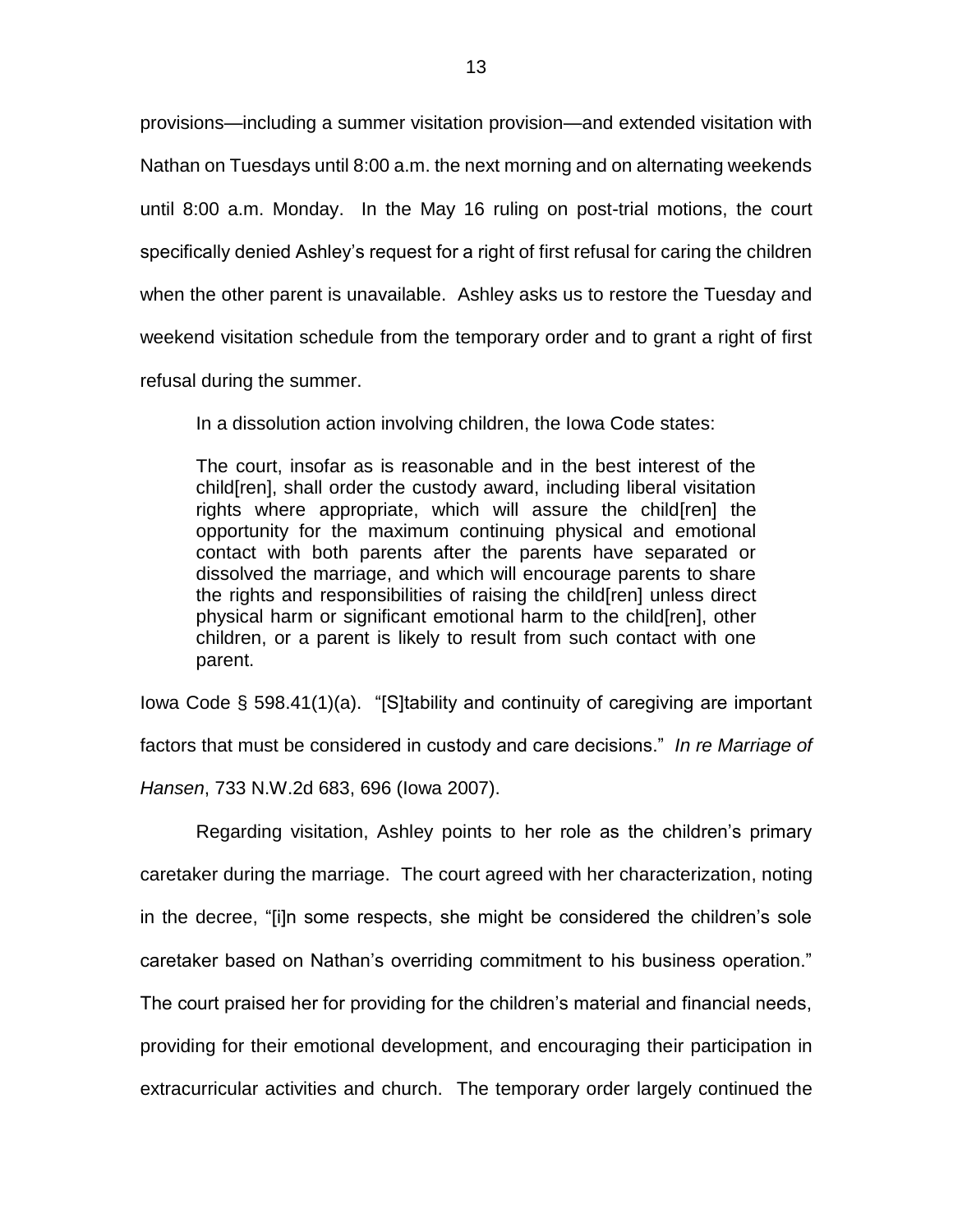parties' marital arrangement, placing the children in Ashley's care the majority of time and granting visitation with Nathan on Tuesday evenings and weekends. On our review of the record, we find the Tuesday and weekend visitation schedule in the temporary order provides continuity and stability in the best interests of the children. Therefore, we modify the Tuesday visitation provision in the decree to allow Nathan to visit with the children every Tuesday from the time they are out of school until 8:00 p.m. We also modify the weekend visitation provision in the decree to allow Nathan to visit with the children every other weekend from Friday at the time they are finished with school until 7:00 p.m. the following Sunday.<sup>6</sup>

Regarding the right of first refusal, the district court found such a provision unnecessary and instructed the parties "to implement their own agreed upon provision for first option to care for the children." On our review of the record, we agree with the district court that a right of first refusal is unnecessary. Therefore, we deny Ashley's request to add a right of first refusal.

### **V. Conclusion**

 $\overline{a}$ 

We agree with the district court that the prenuptial agreement is enforceable. We modify the decree regarding Tuesday visitation to allow Nathan to visit with the children every Tuesday from the time they are out of school until 8:00 p.m. We also modify the decree regarding weekend visitation to allow Nathan to visit with the children every other weekend from Friday at the time they are out of school until 7:00 p.m. the following Sunday. We otherwise agree the visitation

 $6$  We do not modify other visitation provisions in the decree.